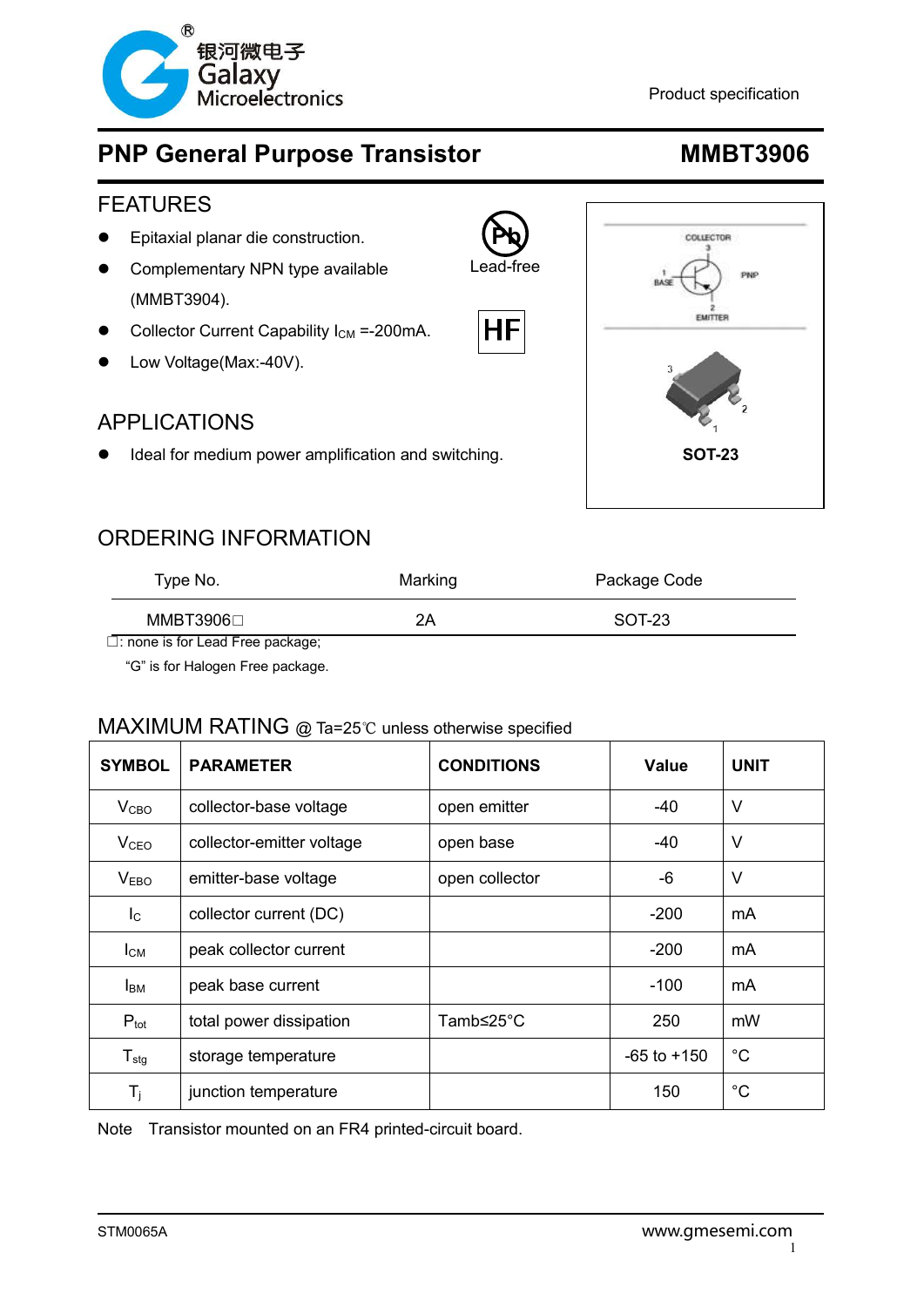

| ELECTRICAL CHARACTERISTICS @ Ta=25℃ unless otherwise specified |                              |                                             |                          |                              |             |
|----------------------------------------------------------------|------------------------------|---------------------------------------------|--------------------------|------------------------------|-------------|
| <b>SYMBOL</b>                                                  | <b>PARAMETER</b>             | <b>CONDITIONS</b>                           | MIN.                     | MAX.                         | <b>UNIT</b> |
| ICBO                                                           | collector cut-off current    | $I_E = 0$ ; $V_{CB} = -30$ V                |                          | $-50$                        | nA          |
| <b>IEBO</b>                                                    | emitter cut-off current      | $I_C = 0$ ; $V_{EB} = -6 V$                 |                          | $-50$                        | nA          |
|                                                                | DC current gain              | $V_{CE} = -1V$ ;                            |                          |                              |             |
|                                                                |                              | $I_C = -0.1mA$                              | 60                       |                              |             |
|                                                                |                              | $IC = -1mA$                                 | 80                       |                              |             |
| $h_{FE}$                                                       |                              | $IC = -10mA$                                | 100                      | 300                          |             |
|                                                                |                              | $IC = -50mA$                                | 60                       |                              |             |
|                                                                |                              | $I_{C} = -100mA$                            | 30                       |                              |             |
|                                                                | collector-emitter saturation | $I_C = -10mA$ ; $I_B = -1mA$                | $\overline{a}$           | $-200$                       | mV          |
| $V_{CEsat}$                                                    | voltage                      | $I_C = -50mA$ ; $I_B = -5mA$                |                          | $-300$                       | mV          |
|                                                                | base-emitter saturation      | $I_C = -10mA$ ; $I_B = -1mA$                |                          | $-850$                       | mV          |
| $\mathsf{V}_{\text{BEsat}}$                                    | voltage                      | $I_C = -50mA$ ; $I_B = -5mA$                | $\overline{\phantom{0}}$ | $-950$                       | mV          |
|                                                                | collector capacitance        | $I_E = I_e = 0$ ; $V_{CB} = -5 V$ ;         |                          | 4.5                          | pF          |
| $C_{c}$                                                        |                              | $f = 1$ MHz                                 |                          |                              |             |
|                                                                | emitter capacitance          | $I_C = I_c = 0$ ; $V_{EB} = -500$ mV;       | -                        | 10                           | рF          |
| $C_{e}$                                                        |                              | $f = 1$ MHz                                 |                          |                              |             |
| $f_{\top}$                                                     | transition frequency         | $I_C = -10mA$ ; $V_{CE} = -20 V$ ;          | 250                      | $\qquad \qquad \blacksquare$ | <b>MHz</b>  |
|                                                                |                              | $f = 100$ MHz                               |                          |                              |             |
| <b>NF</b>                                                      | noise figure                 | $I_C = -100\mu A$ ; $V_{CE} = -5V$ ;        |                          | 4                            | dB          |
|                                                                |                              | $R_S$ = 1 k $\Omega$ ; f = 10Hz to 15.7 kHz |                          |                              |             |
| Switching times (between 10% and 90% levels);                  |                              |                                             |                          |                              |             |
| $t_{\mathsf{on}}$                                              | Turn-on time                 |                                             | $\overline{a}$           | 65                           | ns          |
| $t_d$                                                          | delay time                   |                                             |                          | 35                           | ns          |
| $t_{r}$                                                        | rise time                    | $I_{Con} = -10mA$ ; $I_{Bon} = -1mA$ ;      | -                        | 35                           | ns          |
| $t_{\text{off}}$                                               | turn-off time                | $I_{\text{Boff}}$ = -1mA                    | $\overline{a}$           | 300                          | ns          |
| $t_s$                                                          | storage time                 |                                             | $\overline{\phantom{0}}$ | 225                          | ns          |
| $t_r$                                                          | fall time                    |                                             |                          | 75                           | ns          |

Note Pulse test: tp≤300 ms; d≤0.02.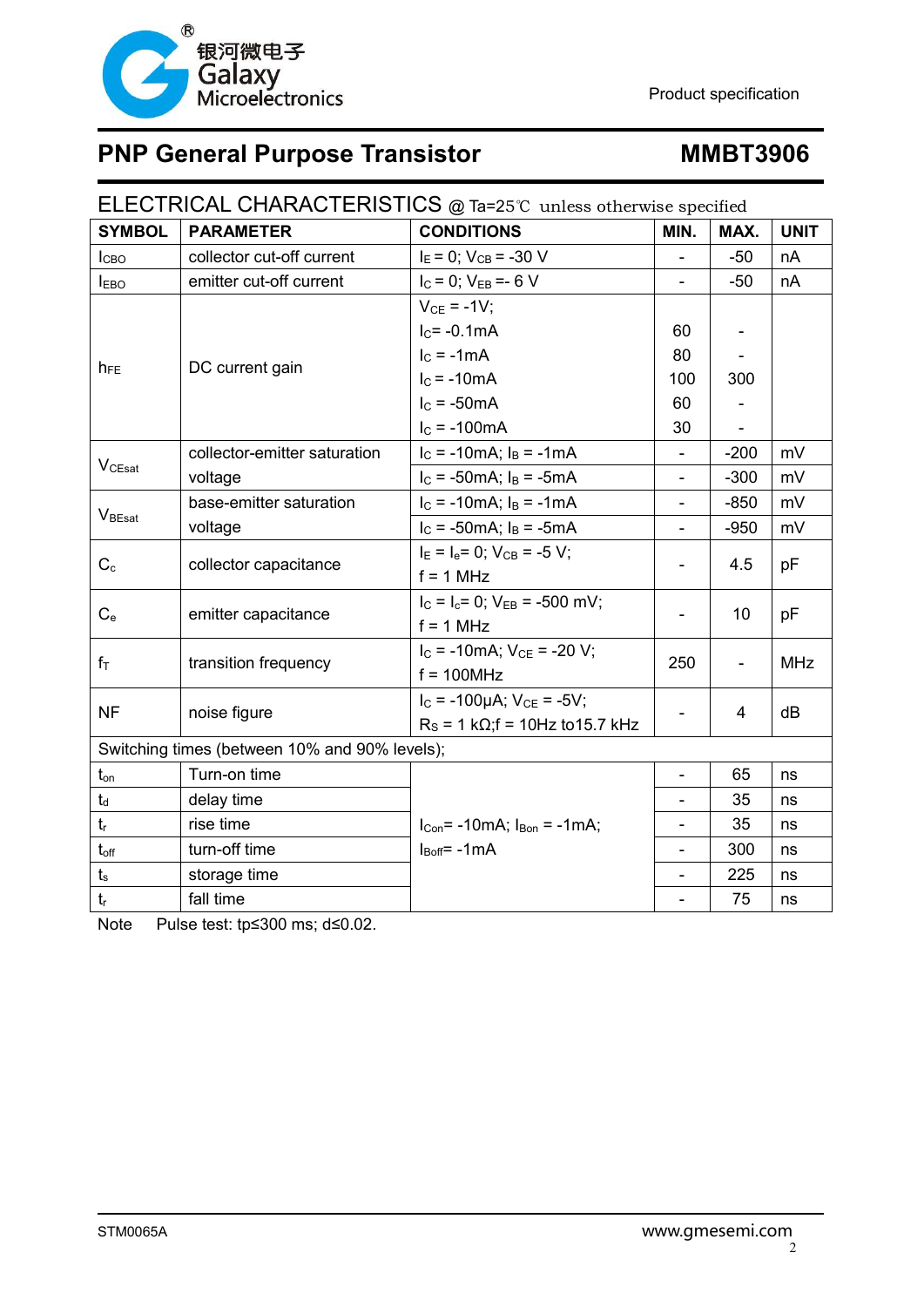

### 100  $= 1$ MHz C<sub>IBO</sub>, INPUT CAPACITANCE (pF)<br>C<sub>OBO</sub>, OUTPUT CAPACITANCE (pF) P<sub>D</sub>, POWER DISSIPATION (mW) 250 200  $10$ 150 Cibo 100 50 Cobo  $\overline{0}$  $\overline{\mathbf{1}}$  $\overline{1}$  $\overline{0}$ 25 50 75 100 125 150 175 200  $0.1$  $10$ 100  $\mathsf{V}_{\mathsf{CB'}}$  COLLECTOR-BASE VOLTAGE (V) T<sub>A</sub>, AMBIENT TEMPERATURE (°C) Fig. 2, Input and Output Capacitance vs. Fig. 1, Max Power Dissipation vs Collector-Base Voltage Ambient Temperature 160 hFE 120 80 40

TYPICAL CHARACTERISTICS @ Ta=25℃ unless otherwise specified

 $V_{CE} = -1 V$ .

 $0\frac{1}{-10^{-2}}$ 

 $-10^{-1}$ 

Fig. 3, Typical DC Current Gain vs **Collector Current** 

 $-1$ 

 $-10$ 

 $I_{C}$  (mA)

 $-10^3$ 

 $-10<sup>2</sup>$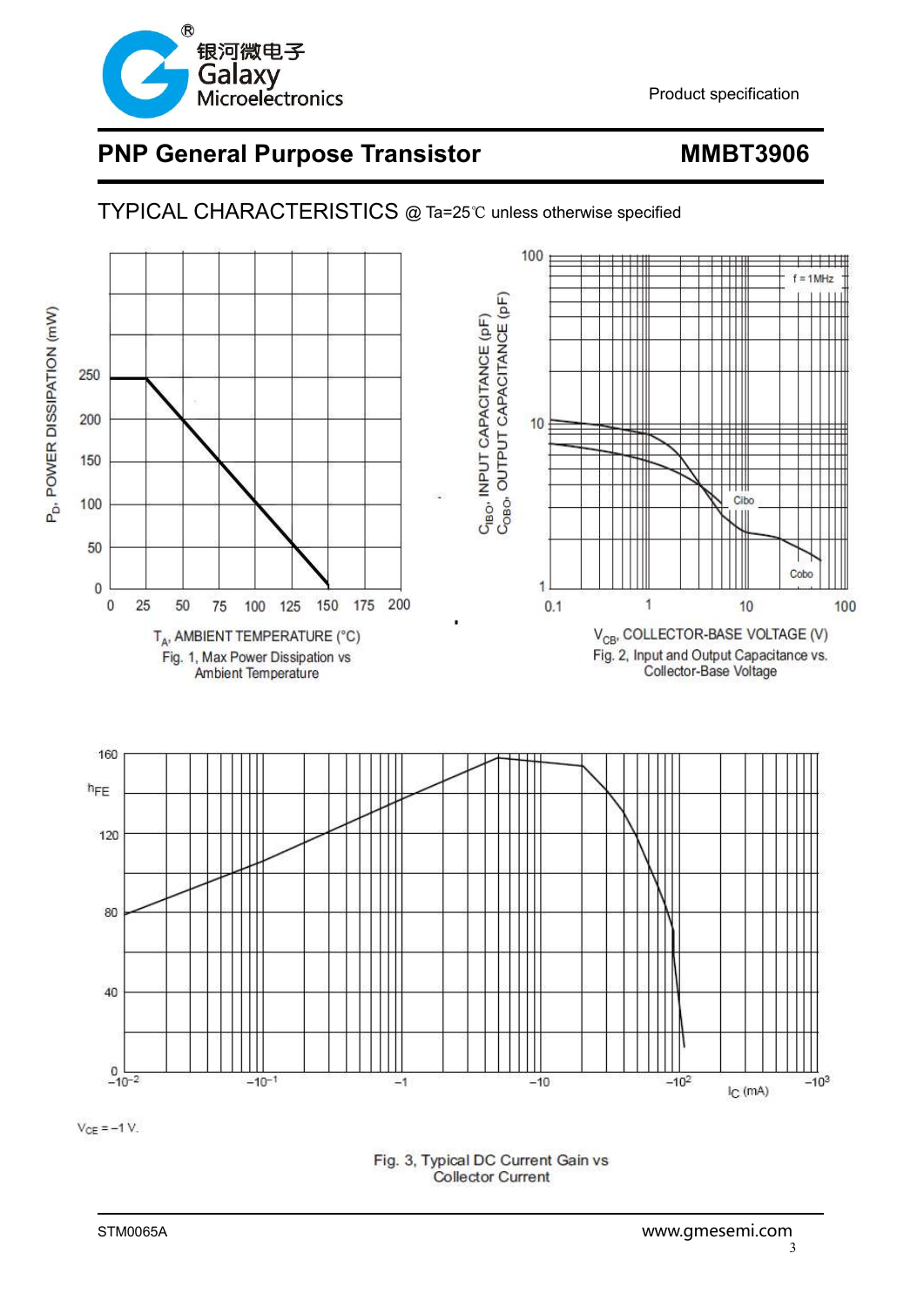



## PACKAGE OUTLINE

Plastic surface mounted package SOT-23



| <b>SOT-23</b>        |      |      |
|----------------------|------|------|
| Dim                  | Min  | Max  |
| A                    | 2.70 | 3.10 |
| в                    | 1.10 | 1.50 |
| С                    | 0.90 | 1.10 |
| D                    | 0.30 | 0.50 |
| Е                    | 0.35 | 0.48 |
| G                    | 1.80 | 2.00 |
| н                    | 0.02 | 0.10 |
| J                    | 0.05 | 0.15 |
| K                    | 2.20 | 2.60 |
| All Dimensions in mm |      |      |